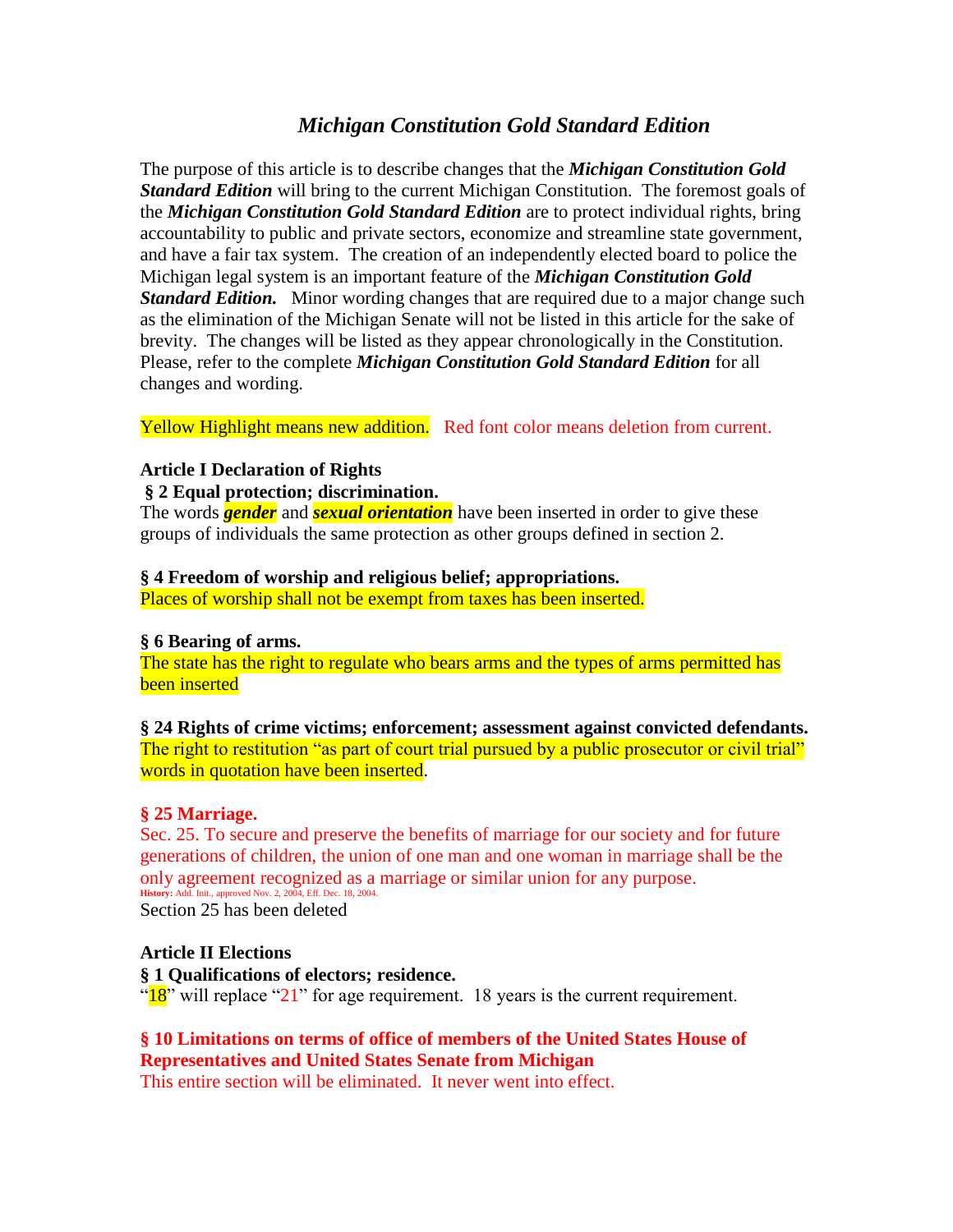## **ARTICLE III General Government**

### **ARTICLE IV Legislative Branch § 1 Legislative power.**

Sec. 1. The legislative power of the State of Michigan is vested in a senate and a house of representatives.

The words *a senate and* will be eliminated. Section 1 will be as follows: The legislative power of the State of Michigan is vested in a house of

Representatives. **There will be no Senate.**

**Note, all references to the Senate are eliminated from subsequent sections of the Michigan constitution. Almost all previous duties of the Senate will now be performed by the Michigan House.**

### **§ 3 Representatives, number, term; contiguity of districts.**

The house of representatives shall consist of 55 members.

Note: The Michigan House will be reduced from 110 to 55 members. The following will be added to the Michigan constitution

### **One Person One Vote Concept**

Each district should not vary by more than 2.5 percent from the ideal district size which is defined as the total population of Michigan as of the most recent official United States Census tabulation divided by fifty five which is the number of seats in the Michigan House of Representatives.

### **Representative areas**

Representative areas shall begin with District one in the south east corner of Michigan. All the land area within a district should be contiguous. County lines should be respected if possible. Within a county the priority in determining district lines should be City, Township, and Village boundaries. Geographic areas as close to squares as possible should used in determining district lines if County, City, Township, or Village boundaries do not yield a suitable district conforming to the one person one vote concept. Sec. 4. An independent non-partisan commission on legislative districting shall be established following the adoption of this section and following each federal decennial census thereafter. The commission shall have sole and exclusive authority over and responsibility for legislative districting. The commission shall exist until its legislative districting plans for that decade become law, except as otherwise set forth in this article. The commission shall consist of nine electors, four of whom shall be selected by each of the two major political parties. No officers or employees of the federal, state or local governments, except notaries public and members of the armed forces reserve, shall be eligible for membership on the commission. No registered lobbyist shall be eligible for membership on the commission. Members of the commission shall not be eligible for election to the legislature or to serve as a registered lobbyist until ten years after the districting in which they participated becomes law. The ninth commissioner shall be a person who is not a member of any political party, shall be elected by a majority vote of at least six of the eight other members, and shall serve as chair of the commission. If, after four ballots, no candidate receives at least six votes, the director of elections shall choose by lot between two candidates, one submitted by each major political party's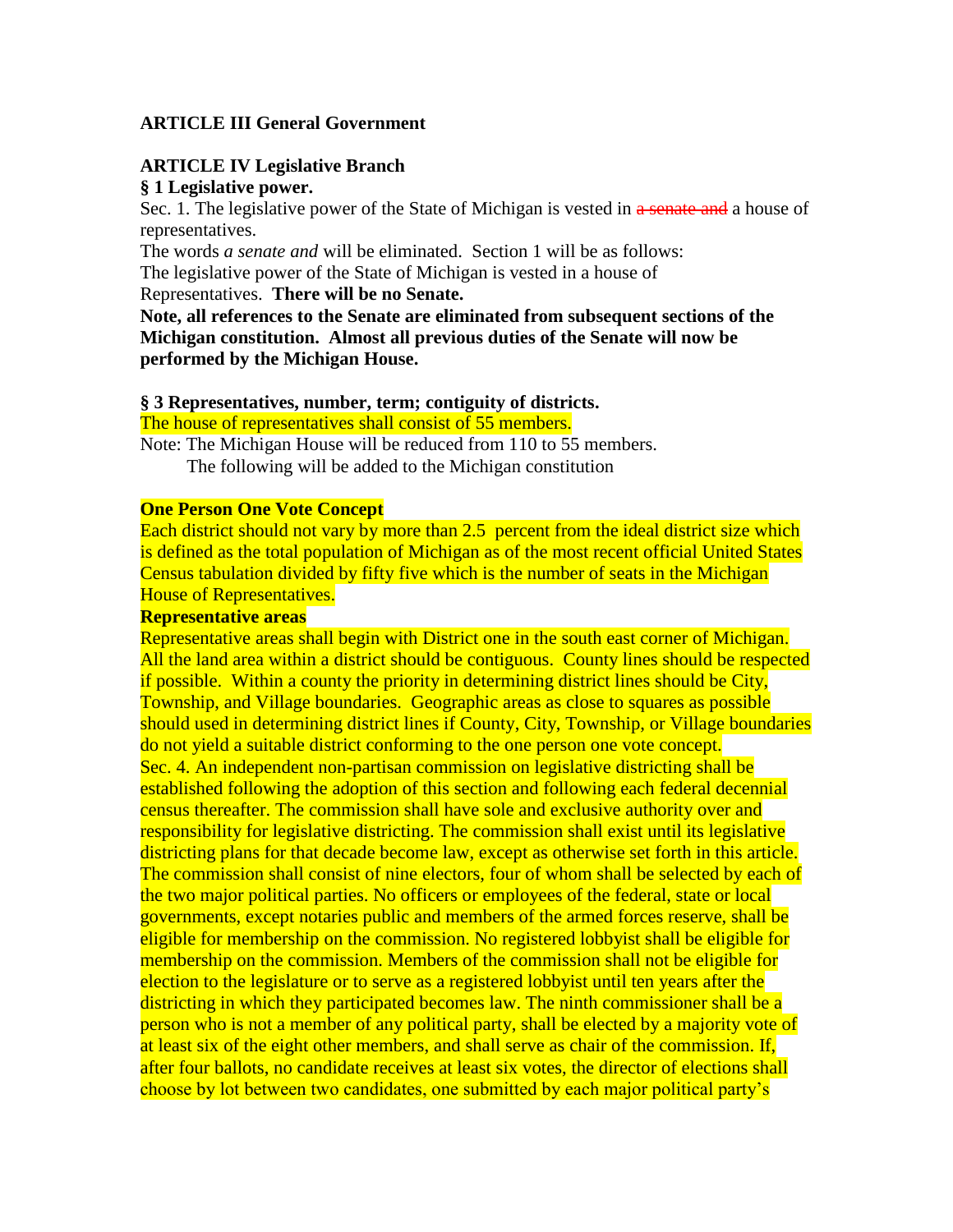commissioners. Commission vacancies shall be filled in the same manner as for original selection.

The commission may elect other officers by a majority vote of at least six of its nine members, shall make its own rules of procedure, shall keep a record of its public proceedings, shall solicit plans from the public and shall hold public hearings on proposed plans before their adoption. The legislature shall appropriate sufficient funds to enable the commission to carry out its activities.

Within 30 days after this section takes effect, and after the official total population count of each federal decennial census of the state and its political subdivisions is available thereafter, the director of elections shall issue a call convening the commission not less than 30 nor more than 45 days thereafter. The commission shall proceed to prepare a legislative districting plan for the house of representatives according to the provisions of this article. The commission shall complete its work within 180 days of convening. Decisions adopting plans shall require a majority vote of at least six of the nine commission members at a public meeting. A plan so adopted shall be the final legislative districting plan for that decade, except as otherwise provided in this article. If at least six of the nine members of the commission cannot timely agree on a plan, the director of elections shall choose by lot between two plans, one plan from each major political party, that meet all the requirements of this article as determined by the chair of the commission, and that have been submitted and exchanged at least 10 days prior thereto. A plan drawn by lot shall be the final legislative districting plan for that decade, except as otherwise provided in this article.

The final legislative districting plans for the house of representatives shall immediately become law. The director of elections shall be responsible for the publication and distribution of the plans.

Sec. 5. A final legislative districting plan which becomes law shall remain in effect until another plan becomes law in accordance with this article after the next federal decennial census. A plan shall not be subject to amendment, approval, rejection, or repeal by initiative, referendum, resolution or act of the legislative branch, action of the executive branch or by any other procedure or person. A final legislative districting plan which becomes law shall be conclusive evidence that the plan complies with the requirements of this article. It is the policy and preference of this state that only impartial unelected federal judges should decide any legal challenge to a final legislative districting plan, and accordingly, notwithstanding any other provision of this constitution, no state court shall have jurisdiction over any case or controversy relating to the commission or to a final legislative districting plan. If a final legislative districting plan is found to violate federal law by a federal court or the United States Department of Justice, the plan should be remanded to the commission which shall convene solely for the preparation of a revised plan consistent with federal law and this article.

Sections 4 through 6 of this Article IV shall be self-executing, and no action of the legislative, executive or judicial branches or any other state or local elected or appointed official shall limit or restrict the application of those sections. The provisions of Sections 4 through 6 are severable, and if any part of those sections or application of any part of those sections to any person or circumstance is found to be invalid under federal law or the federal constitution by a federal court or federal agency, the validity shall not affect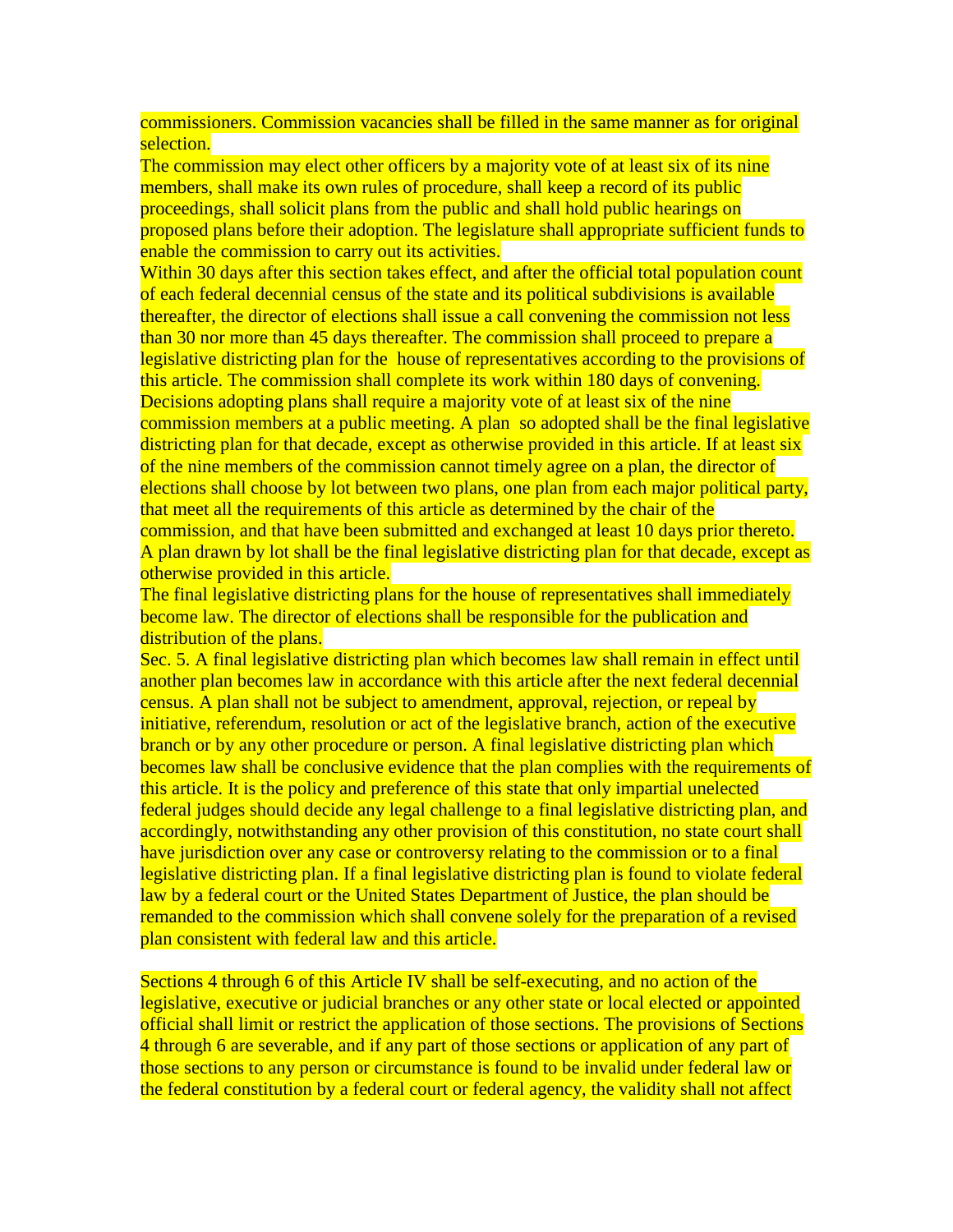the remaining portions or applications of those sections which shall remain in full force and effect.

### **§ 44 Trial by jury in civil cases.**

Sec. 44. The legislature may authorize a trial by a jury of less than 12 jurors in civil cases. **History:** Const. 1963, Art. IV, §44, Eff. Jan. 1, 1964.

**Former Constitution:** See Const. 1908, Art. V, §27.

### **§ 44 Laws concerning civil cases.**

Sec. 44. The legislature may authorize conditions in order to bring forth civil cases. The legislature may authorize a trial by a jury of less than 12 jurors in civil cases. The legislature may authorize procedural rules in trials of civil cases. The legislature may authorize laws concerning monetary or non-monetary outcomes in civil cases. The legislature may authorize laws concerning legal fees in civil cases.

Note: Changes to Section 44 will give legislative laws concerning civil cases Constitutional authority. It is inserted as Article III, Section 2 states it should be in order to clarify the power and authority of the legislature in civil cases as it relates to other branches of Michigan government.

## **§ 54 Limitations on terms of office of state legislators.**

Members of the Michigan House will be term limited to five two year terms.

### **ARTICLE V Executive Branch**

### **§ 5 Examining or licensing board members, qualifications.**

Sec. 5. A majority of the members of an appointed examining or licensing board of a profession shall *not* be members of that profession.

Note: The majority shall *not*. The addition of *not* is an important change to the Constitution. In theory this would mean that members of a profession cannot police themselves. However, stronger provisions may have to be added concerning how the individual boards are selected and approved. A you rub my back and I'll rub your back should not be allowed to occur amongst members of various boards. An independently elected board to submit candidates to the governor for selection to the various licensing boards may be required in order to attenuate the power of the governor in this area by giving the people more power at the election polls.

### **§ 29 Civil rights commission; members, term, duties, appropriation.**

*Gender, sexual orientation* are added. Article One, section 2 and this section will be consistent. Two important groups of individuals will be given Constitutional protection.

# **ARTICLE VI Judicial Branch**

**§ 2 Justices of the supreme court; number, term, nomination, election.**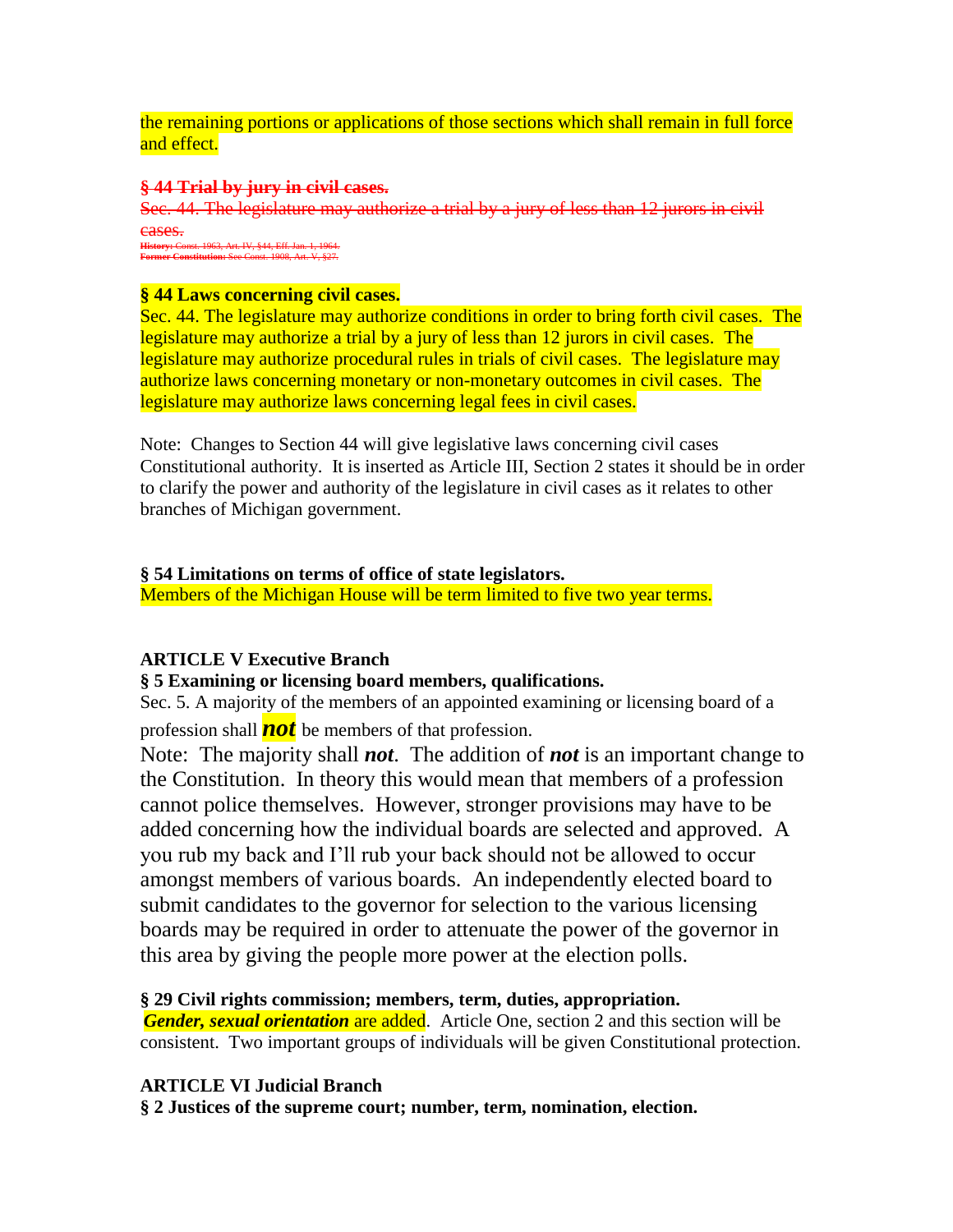Sec. 2. The supreme court shall consist of seven five justices. The number of justices shall be reduced by not filling one position the next two times two terms of office expire at the same time. Supreme Court Justices shall be elected at partisan elections as provided by law. elected at non-partisan elections as provided by law. The term of office shall be eight six years and not more than two terms of office shall expire at the same time. No justice shall be elected more than two terms. Any person appointed or elected to fill a vacancy for a period greater than one half of a term shall be considered to have been elected to serve one term for purposes of this section. Nominations for justices of the supreme court shall be by primary election in the manner prescribed by law or by Party Convention should a party not have a candidate by the primary election process. Any incumbent justice whose term is to expire may become a candidate in the primary election for re-election by filing an affidavit of candidacy, in the form and manner prescribed by law, not less than 180 days prior to the expiration of his term. **History:** Const. 1963, Art. VI, §2, Eff. Jan. 1, 1964. **Former Constitution:** See Const. 1908, Art. VII, §2.

**Note: Many important changes are made to Article VI, section 2. The number of Justices is reduced from seven to five. Justices will serve six year terms and be limited to two terms due to the partisan nature of their job. The Michigan Supreme Court hears many cases whose outcome due to the type of case will result in some type of partisan decision. This cannot be avoided and is an important part of the Court's work. The Court should become partisan in order to reduce hypocrisy concerning the Court, the election process, and will better educate the voter concerning Supreme Court candidates. Candidates for Justice will usually be nominated by primary election instead of at a party convention.** 

### **§ 3 Chief justice; court administrator; other assistants.**

The supreme court shall appoint an administrator of the courts and other assistants of the supreme court as may be necessary to aid in the administration of the courts of this state. The administrator shall perform administrative duties assigned by the court. **Note:** The Michigan Supreme Court will no longer run the court system in Michigan. An important change.

#### **§ 5 Court rules; distinctions between law and equity; master in chancery.**

Sec. 5. The supreme court shall by general rules establish, modify, amend and simplify the practice and procedure in all courts of this state. The distinctions between law and equity proceedings shall, as far as practicable, be abolished. The office of master in chancery is prohibited.

Note: Section 5 of 1963 Constitution is completely deleted and replaced with a new section 5.

### Sec. 5 **Michigan Legal Oversight Board**

A board known as the Michigan Legal Oversight Board shall be established. This board shall consist of nine members who shall hold office for terms of four years. The members of the Board need not be attorneys**.**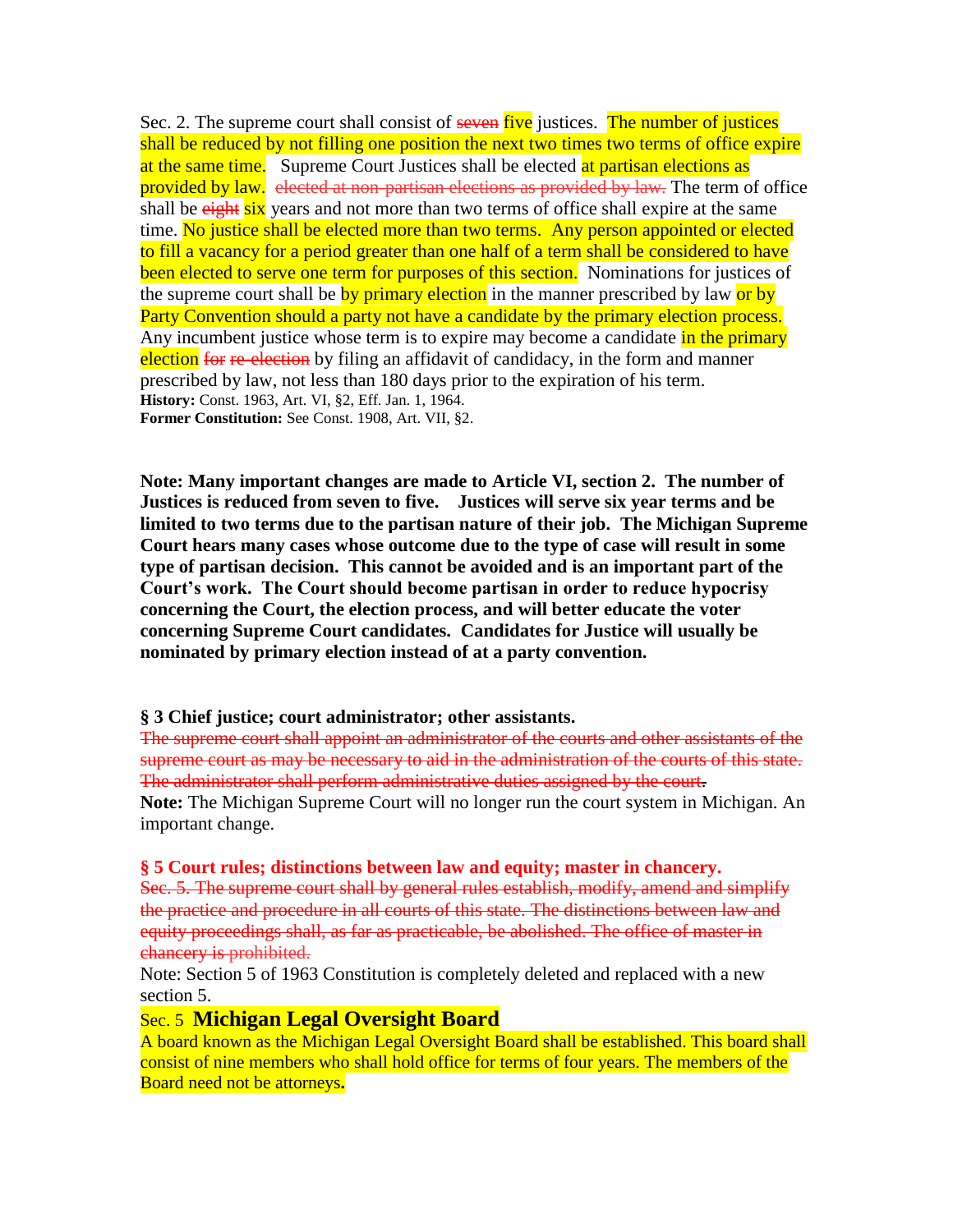**Election and Appointment of Board Members** The Board members shall be elected every two years at general state elections on a partisan ballot with independent candidates permitted on the ballot. Approximately one half of the Board members shall be elected at each general election. A primary election must be held prior to the general election for the partisan candidates. Independent candidates will be entered as a separate grouping on the primary ballot and all voters may vote on the independent slate of candidates. At the general election each party's slate or the independent slate cannot exceed the number of seats on the Board that are up for election. A registered voter of Michigan may qualify for a listing on the primary ballot if he/she presents a nominating petition to the proper agency with the number of names that is required for an individual to run for the State House of Representatives in that district. The governor shall fill board vacancies by appointment. Each appointee shall hold office until a successor has been nominated and elected as provided by law.

**New Name for The Michigan Rules of Professional Conduct** The Michigan Rules of Professional Conduct will hence be known as the Michigan Code of Attorney and Judicial Conduct.

**Duties and Authority of the Citizens Legal Oversight Board** The Michigan Legal Oversight Board shall be solely responsible for maintaining the Michigan Code of Attorney and Judicial Conduct. The Michigan Legal Oversight Board shall be solely responsible for maintaining Michigan Court Rules. The Michigan Legal Oversight Board shall be solely empowered to specify who shall be licensed to practice law in the state of Michigan and its courts through Michigan Court Rules and rules established in the Michigan Code of Attorney and Judicial Conduct. The Michigan Legal Oversight Board shall have the authority to revoke or suspend Michigan attorney licenses, and fine attorneys licensed in the state of Michigan. The Michigan Legal Oversight Board shall have the authority to fine judges, and suspend or remove sitting judges from the bench of all Michigan courts. The Citizens Legal Oversight Board is solely empowered to protect the integrity of the Michigan legal system by enforcing the Michigan Code of Attorney and Judicial Conduct. The Michigan Legal Oversight Board is empowered to appoint delegates and hire staff to carry out its responsibilities.

**Abolition of Existing Boards and Commissions** The Boards of the Michigan Attorney Grievance Commission, Attorney Discipline Board, and Judicial Tenure Commission are abolished. All cases pending before the Boards of the Michigan Attorney Grievance Commission, Attorney Discipline Board, and Judicial Tenure Commission will be under the jurisdiction of the Michigan Legal Oversight Board. All records, files, and properties of the Boards of the Michigan Attorney Grievance Commission, Attorney Discipline Board, and Judicial Tenure Commission will be under the jurisdiction of the Michigan Legal Oversight Board.

**Court Administration** The Michigan Legal Oversight Board will be responsible for administering all courts in Michigan. The Michigan Legal Oversight Board shall appoint an administrator of the courts and other assistants as may be necessary to aid in the administration of the courts of this state. The administrator shall perform administrative duties assigned by the Michigan Legal Oversight Board.

**Funding** Funding for the Michigan Legal Oversight Board shall be by a mandatory assessment of each member of the Michigan Bar Association as determined by the Michigan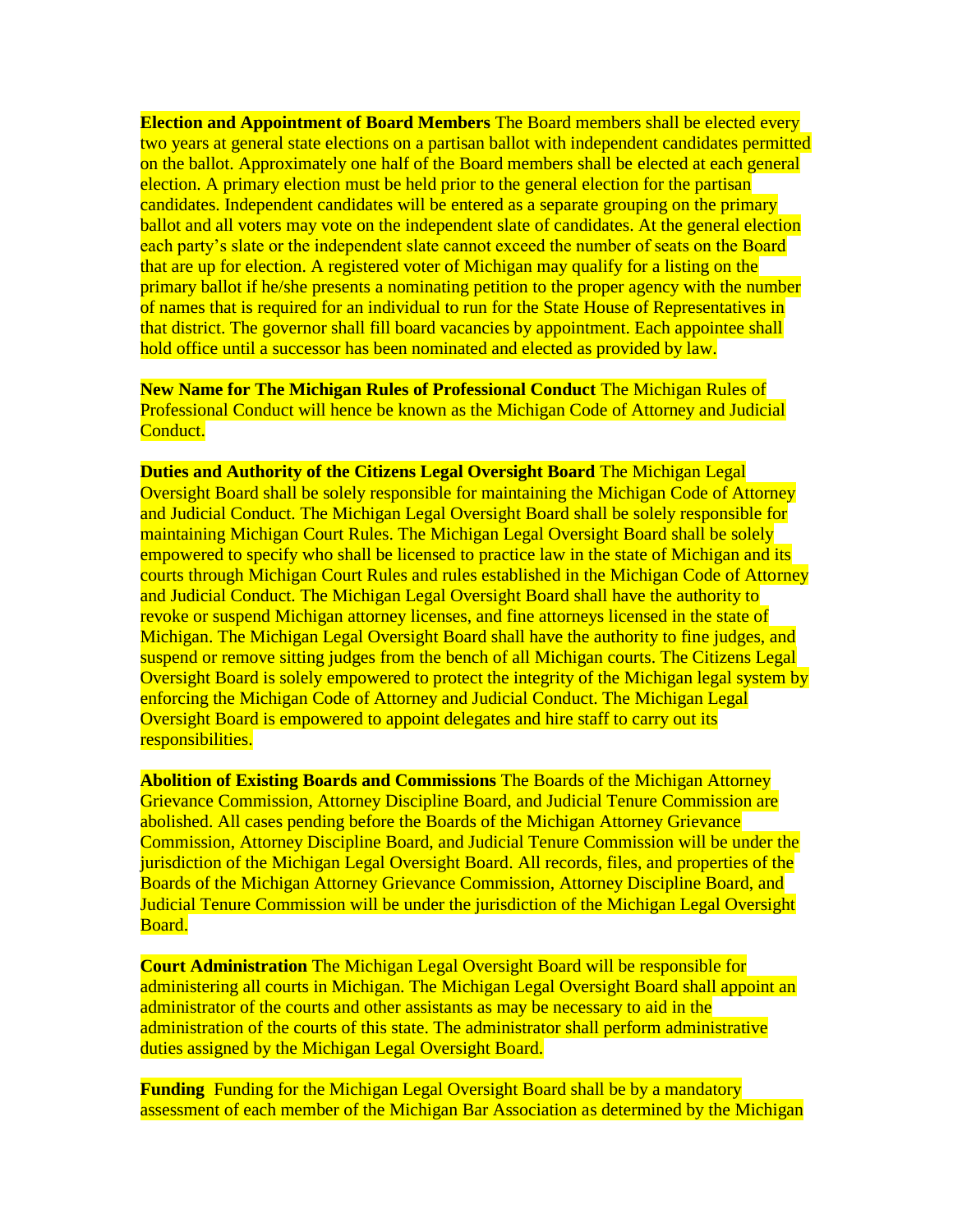Legal Oversight Board and through funds appropriated by the legislative branch of the Michigan government. The Michigan Supreme Court may not assess members of the **Michigan Bar Association.** Note: Michigan Legal Oversight Board is a new concept that will empower Michigan citizens to control their legal system instead of the Michigan Supreme Court. The Michigan Legal Oversight Board will have the authority to write court rules, administer the courts, and police the legal system. The legal system will no longer perform these functions. **§ 8 Election and Retention of Appellate, Circuit, or District Court Judge** Sec. 7 (a) A vacancy occurring in the office of Appellate, Circuit, Probate or District Court Judge shall be filled as the House of Representatives may provide by law. In the absence of a law, vacancies may be filled by appointment by the Michigan Legal Oversight Board. A person appointed to fill a vacancy 60 or more days prior to the next primary election to nominate Judges shall serve until the vacancy is filled for a term at the next general or judicial election. A person appointed to fill a vacancy less than 60 days prior to the next primary election to nominate Judges shall serve until the vacancy is filled at the second general or judicial election following such appointment. (b) Not less than six months before the general election preceding the expiration of his term of office, an Appellate, Circuit, Probate, or District Court Judge who has been elected to that office may file in the office of the Secretary of State a declaration of candidacy to succeed himself. The Secretary of State, not less than 63 days before the election, shall certify the Judge's candidacy to the proper election officials. The names of Judges seeking retention shall be submitted to the electors, separately and without party designation, on the sole question whether each Judge shall be retained in office for another term. The retention elections shall be conducted at general elections in the appropriate Judicial District for Appellate Judges, in the appropriate circuit for Circuit Judges and Probate Judges, and in the appropriate district for District Court Judges. The affirmative vote of three-fifths of the electors voting on the question shall elect the Judge to the office for a term commencing on the first Monday in December following his election.

Note: Based on Illinois's Constitution 1970. In many Judicial Elections the incumbent judge faces no opposition and is automatically re-elected. The judge should be held accountable to the electorate at each election and not be given a free ride for another term as is the case in many Michigan Judicial Elections. I have chosen to not include the Michigan Supreme Court in retention elections because the Michigan Supreme Court is partisan and will be more partisan with the purpose to reduce hypocrisy if the Michigan Constitution Gold Standard Edition takes effect. History indicates that incumbent justices have opposition in Supreme Court Elections.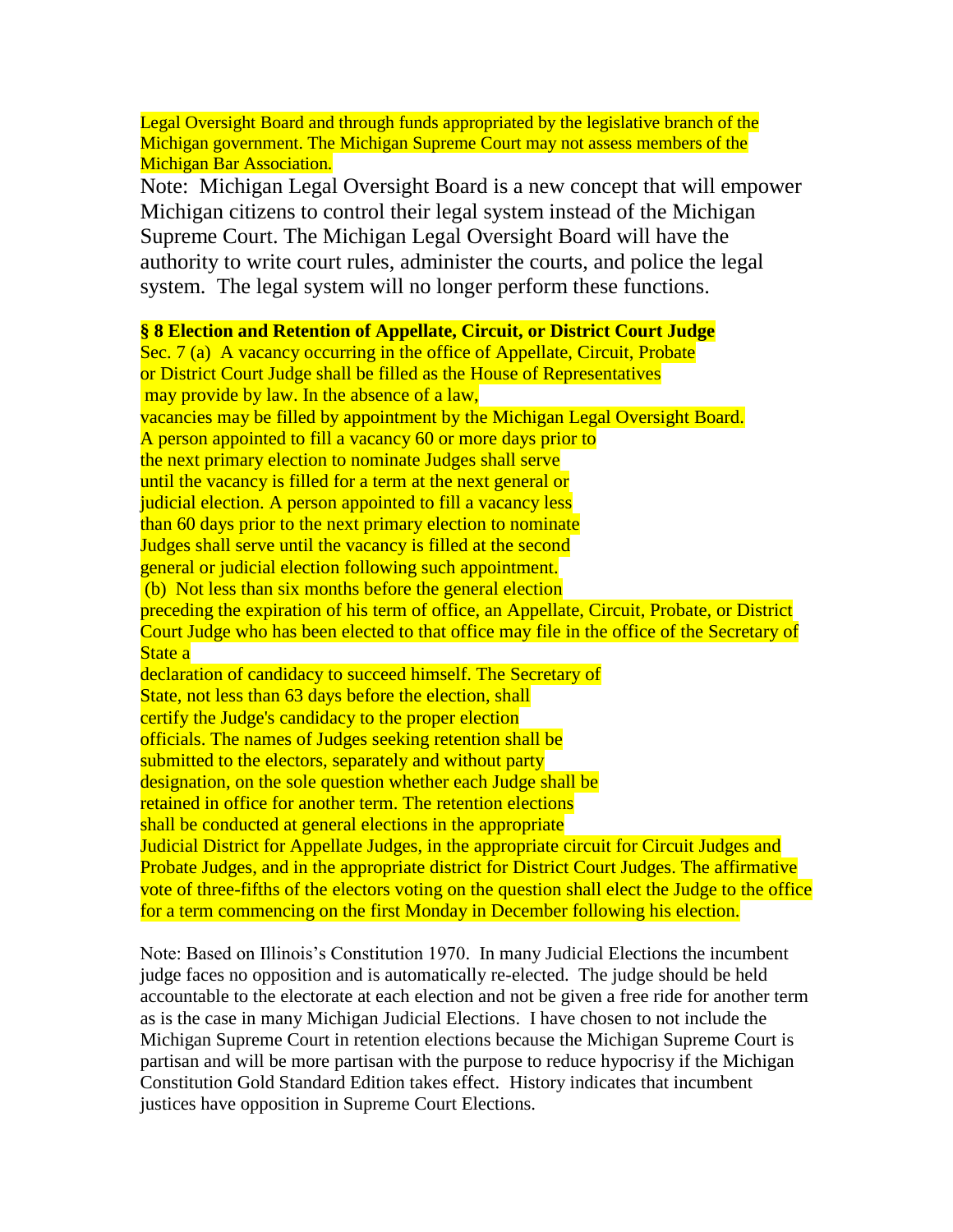### **§ 8.1** Retention Evaluation of Justices and Judges

The Michigan Legal Oversight Board shall adopt, after public hearings, and administer for all justices and judges who file a declaration to be retained in office, a process, established by court rules for evaluating judicial performance. The rules shall include written performance standards and performance reviews which survey opinions of persons who have knowledge of the justice's or judge's performance. The public shall be afforded a full and fair opportunity for participation in the evaluation process through public hearings, dissemination of evaluation reports to voters and any other methods as the Michigan Legal Oversight Board deems advisable.

Note: Based on the Arizona State Constitution, amended 1992, which is the only state constitution at this time to include such a clause. However, the Michigan Legal Oversight Board would oversee the process in Michigan instead of the state supreme court as is the case in Arizona.

#### **§ 8.2 Court of appeals; election of judges, divisions.**

The Michigan Legal Oversight Board will replace the Michigan Supreme Court as to who performs certain function described in this section. An oversight in the 1963 Constitution has been corrected by stating the number of appeals court judges may be decreased as well as increased.

#### **§ 30 Judicial tenure commission; selection; terms; duties; power of supreme court.**

Sec. 30. (1) A judicial tenure commission is established consisting of nine persons selected for three-year terms as follows: Four members shall be judges elected by the judges of the courts in which they serve; one shall be a court of appeals judge, one a circuit judge, one a probate judge and one a judge of a court of limited jurisdiction. Three shall be members of the state bar who shall be elected by the members of the state bar of whom one shall be a judge and two shall not be judges. Two shall be appointed by the governor; the members appointed by the governor shall not be judges, retired judges or members of the state bar. Terms shall be staggered as provided by rule of the supreme court. Vacancies shall be filled by the appointing power. (2) On recommendation of the judicial tenure commission, the supreme court may censure, suspend with or without salary, retire or remove a judge for conviction of a felony, physical or mental disability which prevents the performance of judicial duties, misconduct in office, persistent failure to perform his duties, habitual intemperance or conduct that is clearly prejudicial to the administration of justice. The supreme court shall make rules implementing this section and providing for confidentiality and privilege of proceedings.

H**istory:** Add. H.J.R. PP, approved Aug. 6, 1968, Eff. Sept. 21, 1968.

Note: Section 30 has been eliminated. See new section 5. Michigan Legal Oversight Board will assume the functions performed by the Judicial Tenure Commission, which will cease to exist.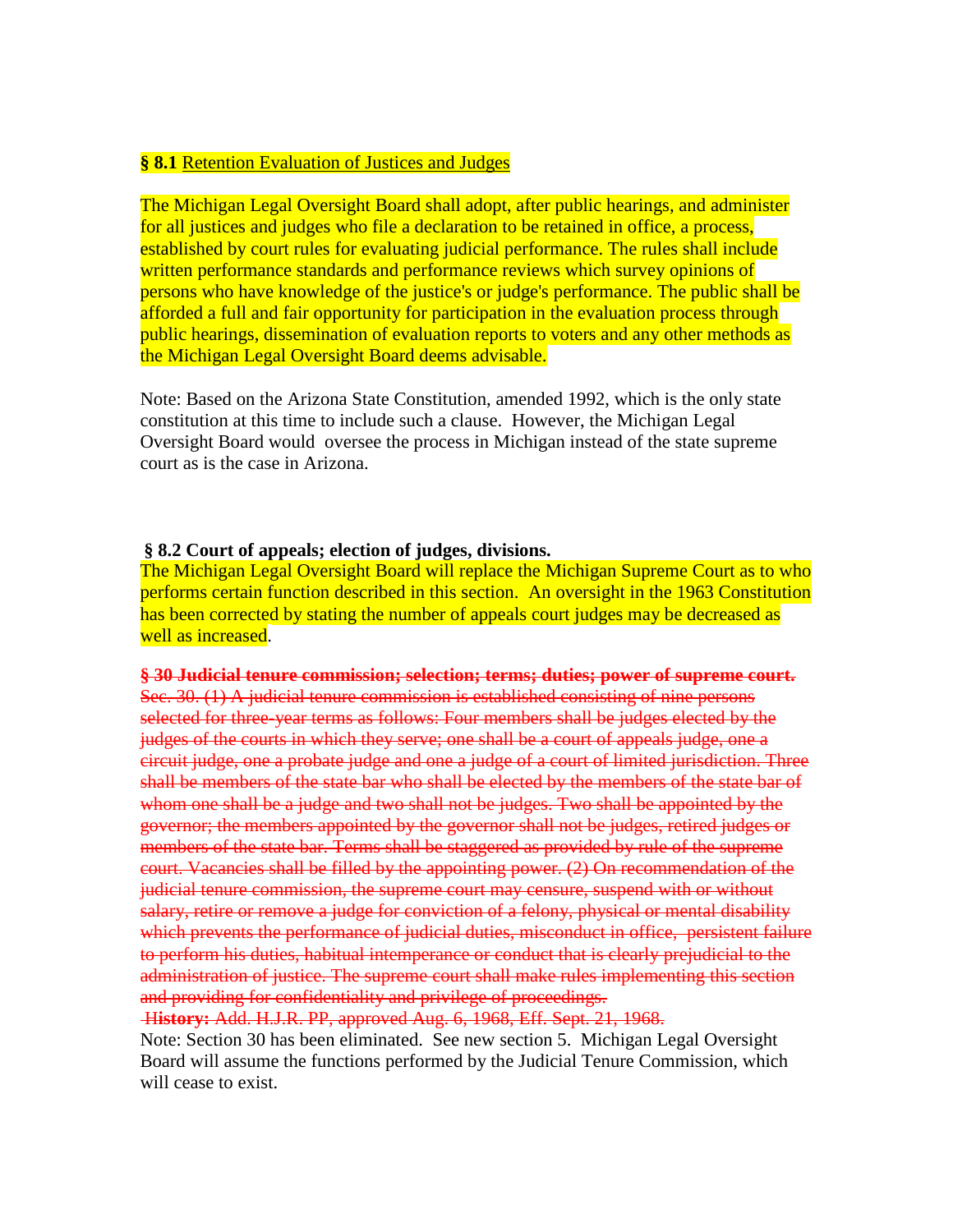### **ARTICLE VIII Education**

Sec. 1. Religion, morality and knowledge being necessary to good government and the happiness of mankind, schools, Schools and the means of education shall forever be encouraged, and supported by the **State of Michigan.**

### **§ 2 Free public elementary and secondary schools; discrimination.**

Gender and sexual orientation has been added to protected individuals. Public funds prohibited for schools that discriminate. Public funds prohibited for students that attend schools that discriminate.

### **Nonpublic schools, prohibited aid.**

No public monies or property shall be appropriated or paid or any public credit utilized, by the legislature or any other political subdivision or agency of the state directly or indirectly to aid or maintain any private, denominational or other nonpublic, preelementary, elementary, or secondary school. No payment, credit, tax benefit, exemption or deductions, tuition voucher, subsidy, grant or loan of public monies or property shall be provided, directly or indirectly, to support the attendance of any student or the employment of any person at any such nonpublic school or at any location or institution where instruction is offered in whole or in part to such nonpublic school students. The legislature may provide for the transportation of students to and from any school. **History:** Const. 1963, Art. VIII, §2, Eff. Jan. 1, 1964;—Am. Init., approved Nov. 3, 1970, Eff. Dec. 19, 1970.

**Constitutionality:** That portion of second sentence of second paragraph of this section, prohibiting use of public money to support attendance of any student or employment of any person at any location or institution where instruction is offered in whole or in part to nonpublic students, was held unconstitutional, void, and unenforceable because it contravened free exercise of religion guaranteed by the United States Constitution and was violative of equal protection of laws provisions of United States Constitution. Traverse City School District v. Attorney General, 384 Mich. 390, 185 N.W. 2d 9 (1971). **Former Constitution:** See Const. 1908, Art. XI, §9

Note: Aid for nonpublic schools will not be prohibited by the Constitution, and is to be determined by the legislature. This will give the legislature flexibility concerning educational funding. Parents may have more choice concerning school selection depending on how educational funds are appropriated. Allowing competition between various types of schools for public funding will be beneficial.

### **§ 4 Higher education institutions; appropriations, accounting, public sessions of boards.**

### Oakland University has been named.

Note: Oakland University was not listed in 1963 Constitution.

#### **§ 5 University of Michigan, Michigan State University, Wayne State University; controlling boards.**

Sec. 5. The regents of the University of Michigan and their successors in office shall constitute a body corporate known as the Regents of the University of Michigan; the trustees of Michigan State University and their successors in office shall constitute a body corporate known as the Board of Trustees of Michigan State University; the governors of Wayne State University and their successors in office shall constitute a body corporate known as the Board of Governors of Wayne State University. Each board shall have general supervision of its institution and the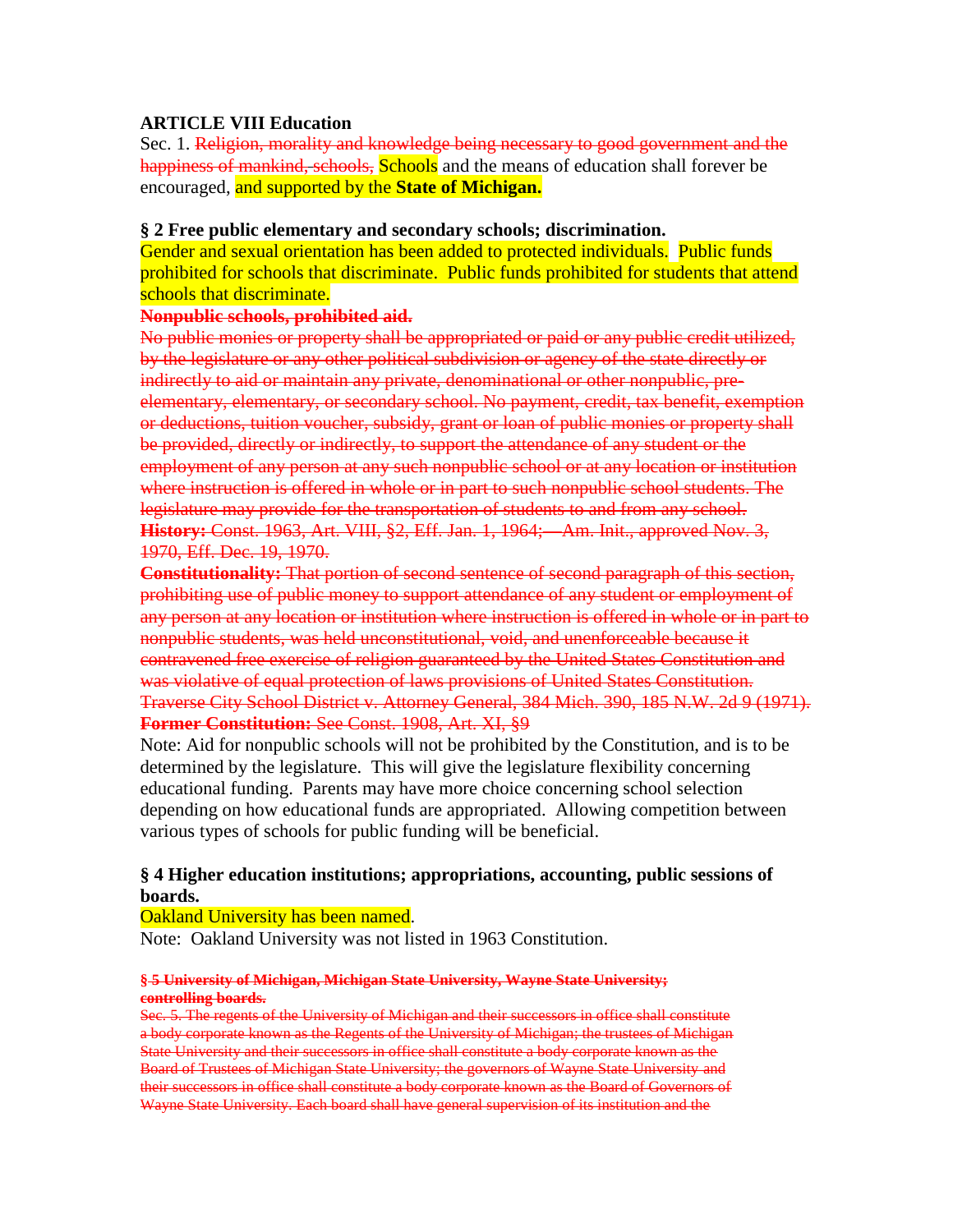control and direction of all expenditures from the institution's funds. Each board shall, as often as necessary, elect a president of the institution under its supervision. He shall be the principal executive officer of the institution, be ex-officio a member of the board without the right to vote and preside at meetings of the board. The board of each institution shall consist of eight members who shall hold office for terms of eight years and who shall be elected as provided by law. The governor shall fill board vacancies by appointment. Each appointee shall hold office until a successor has been nominated and elected as provided by law. **History:** Const. 1963, Art. VIII, §5, Eff. Jan. 1, 1964.

**Former Constitution:** See Const. 1908, Art. XI, §§3, 4, 5, 7, 8, 16.

Note: All University boards will be appointed. See next section.

**§ 6 Other institutions Institutions of higher education, controlling boards.** Sec. 6. Other All institutions of higher education established by law having authority to grant baccalaureate degrees...The controlling boards will be appointed by the State Board of Education and not the Governor

Note: The members of all boards of institutions of higher education will be appointed by the State Board of Education and not the governor and approved by the Michigan House of Representatives. The process of selection of all boards of institutions of higher education should be the same. Electing a Michigan Legal Oversight Board is more important than electing higher education boards. Eliminate three board elections from the ballot.

#### **ARTICLE IX Finance and Taxation**

**§ 4 Exemption of religious or educational nonprofit organizations.** Sec. 4. Property owned and occupied by non-profit religious or educational organizations and used exclusively for religious or educational purposes, as defined by law, shall be exempt from real and personal property taxes. **History:** Const. 1963, Art. IX, §4, Eff. Jan. 1, 1964.

Note: Everyone should paid their fair share of taxes and should not get an exemption in the Michigan Constitution.

#### **§ 7 Income tax.**

Sec. 7. No An income tax graduated as to rate or base shall may be imposed by the state or but not any of its subdivisions. **History:** Const. 1963, Art. IX, §7, Eff. Jan. 1, 1964.

Note: The legislature will have the flexibility to determine tax rates. A progressive income tax may be imposed.

#### **§ 43 Fiscal Year**

Sec. 43. The fiscal year for the purposes of the Michigan Constitution is an accounting unit of time of one year which is defined as 365 days except for leap year which will allow one extra day. The fiscal year as referenced in this Constitution is mandated to start on July1, and end on June 30 of the following year. The July 1 start date must be enacted within two years of the date this Constitution becomes effective. No exceptions are allowed by law. The legislature must submit to the governor an annual fiscal year budget 14 days prior to the start of the fiscal year . The fiscal year budget must be approved by the legislature and governor by the start of the fiscal year.